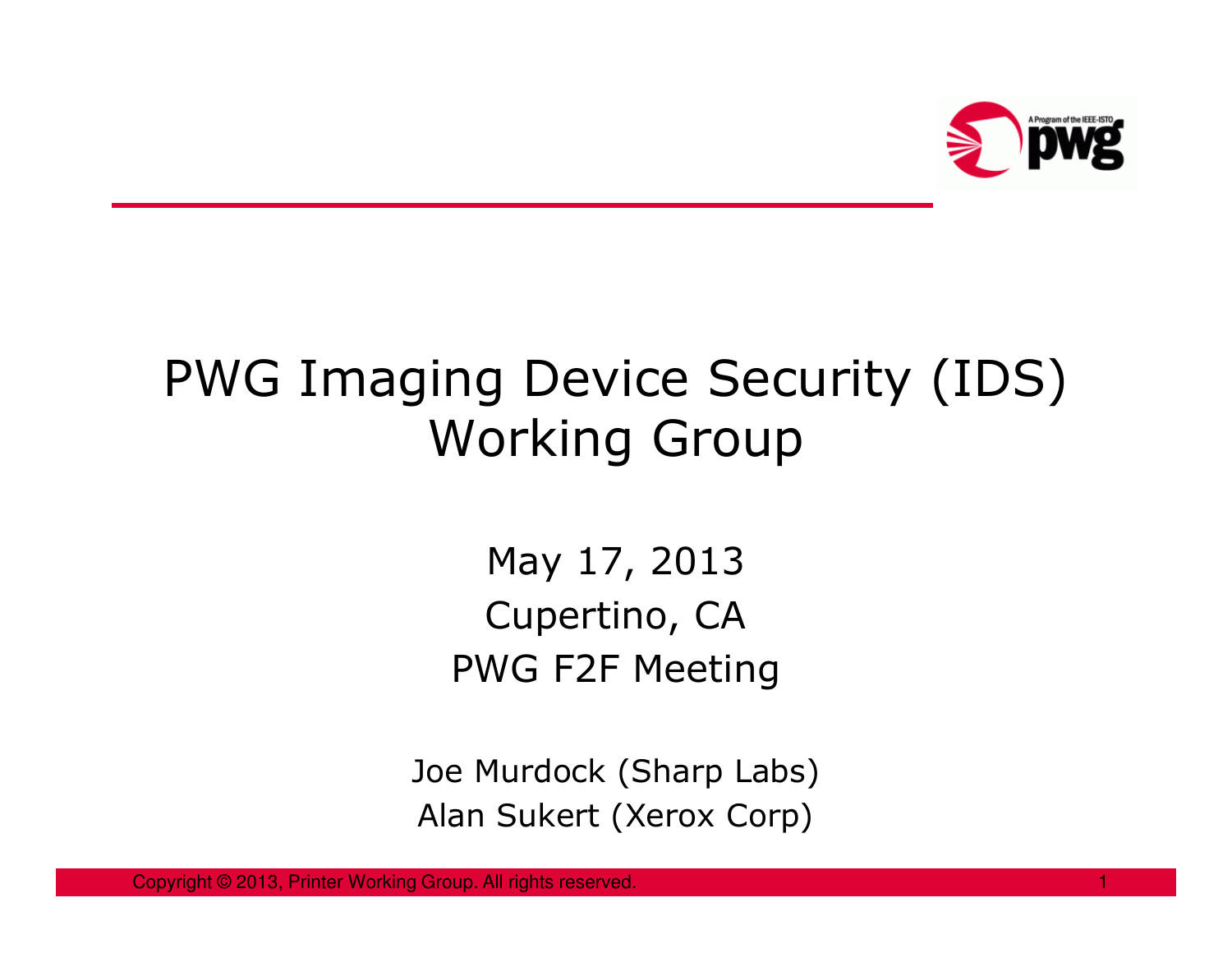## Agenda



1:00 – 1:05 Introductions, Minute Taker, Agenda Review1:05 – 2:00 Status PWG Final Vote Update - HCD-NAP, HCD-Attr and PWG-LOG Common Criteria UpdateFuture Work Group ActivitiesReview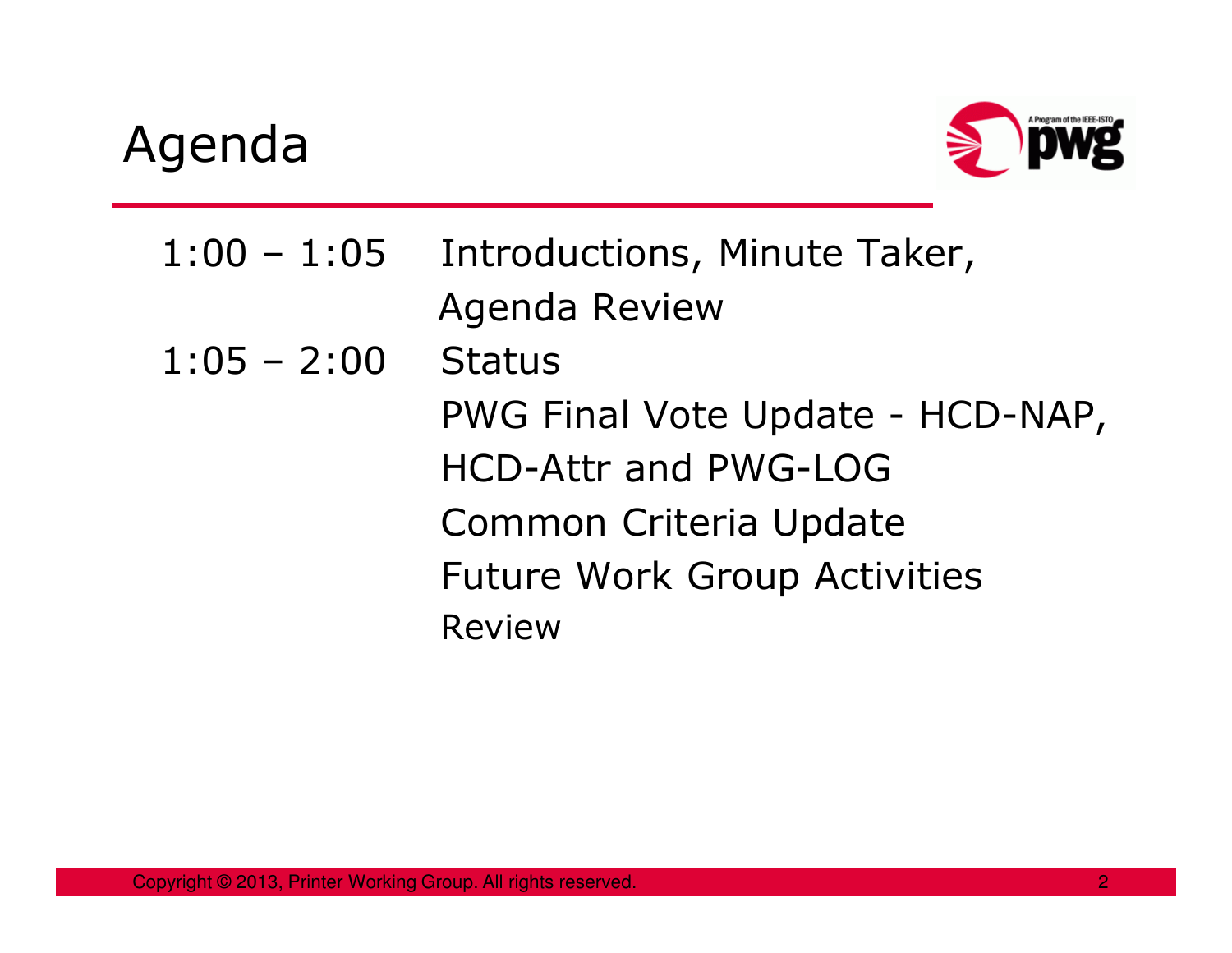## Administrative Tasks



- Select minute-taker<br>• Introductions
- Introductions<br>• IP paliew stat
- IP policy statement:<br>This meeting is cor "This meeting is conducted under the rules of the PWG IP policy". If you don't agree, Santa Cruz is just over the mountain (and a fun drive if you have a sports car).
- Approve Minutes from April 29th Conference Call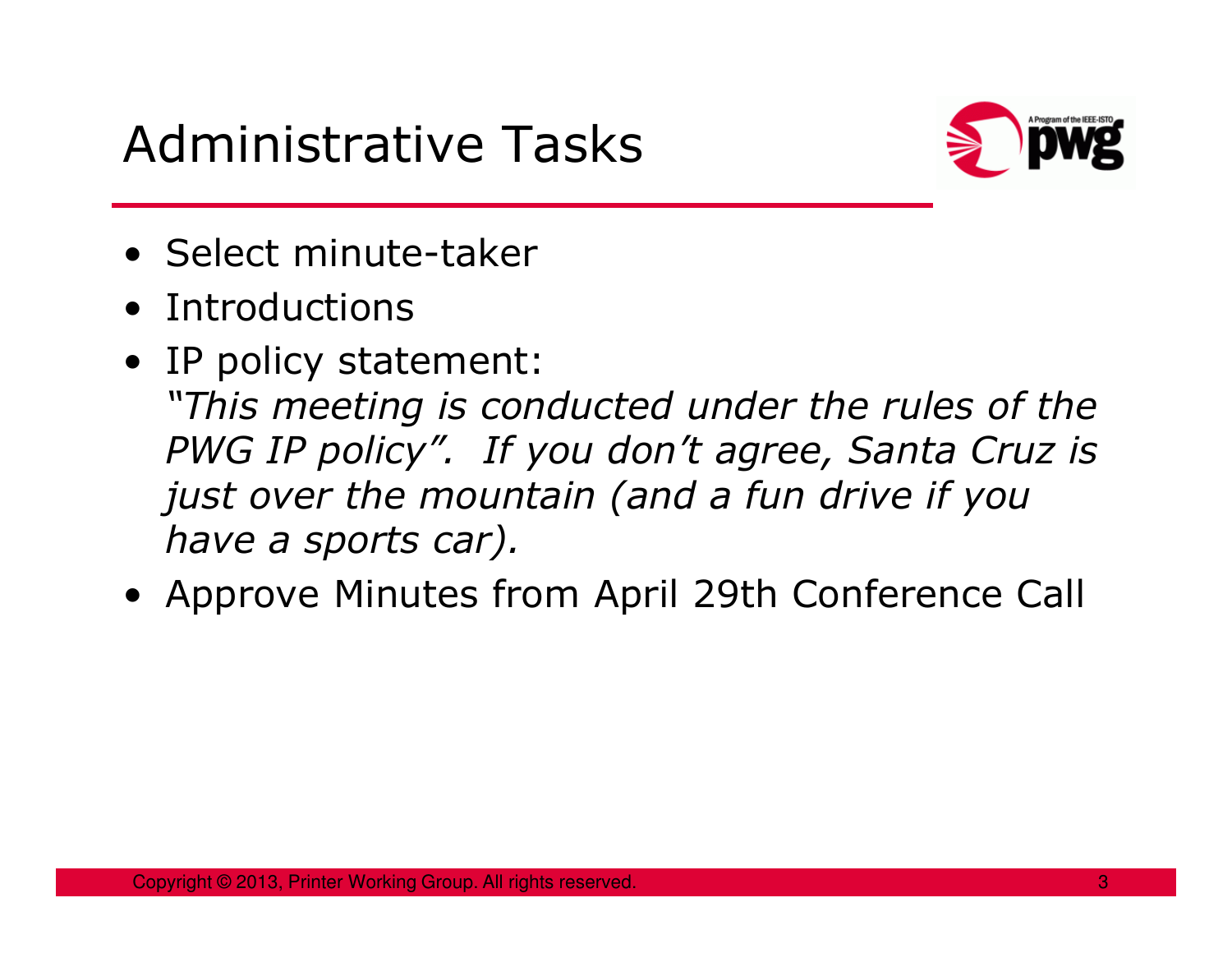## IDS WG Officers



- • IDS WG Chair
	- Joe Murdock (Sharp)
- $\bullet$  IDS WG Vice-Chair
	- Alan Sukert (Xerox)
- $\bullet$  IDS WG Secretary:
	- Alan Sukert (Xerox)
- $\bullet$  IDS WG Document Editors:
	- HCD-ATR: Jerry Thrasher (Lexmark), Joe Murdock (Sharp)
	- •HCD-TNC: Ira McDonald (High North)
	- •IDS-Model: Joe Murdock (Sharp), Ira McDonald (High North), Ron Nevo (Samsung)
	- PWG-LOG: Mike Sweet (Apple)
	- $\bullet$ IDS-IAA: Joe Murdock (Sharp)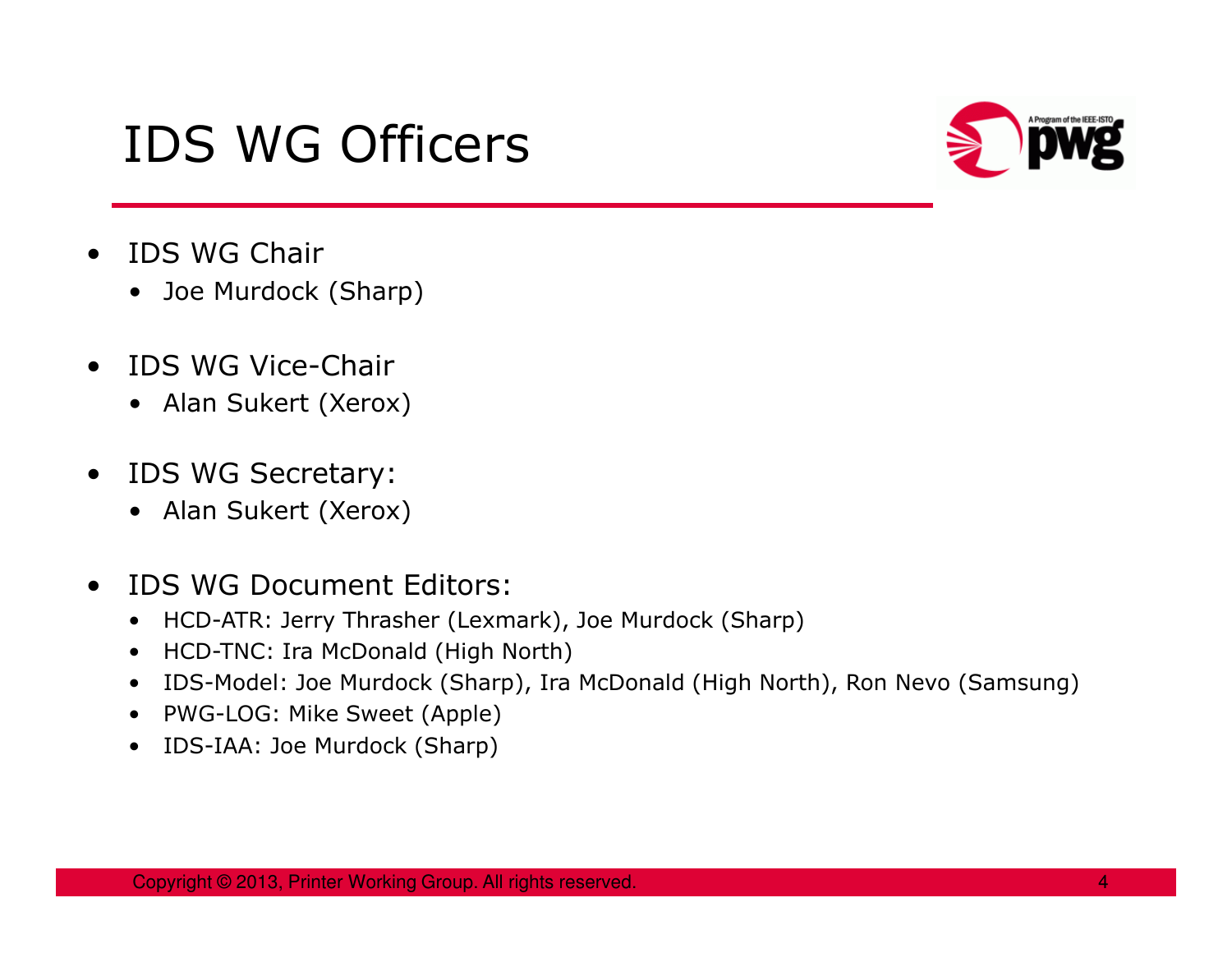### Action Items



| <b>Action</b><br>Item # | Entry date | <b>Assignee</b>                                      | Type                      | <b>Action</b>                                                                                                                                                                                                                                                                                    | <b>Status</b> | <b>Disposition</b>                                                                                                                                                                                                                                                                                                   |
|-------------------------|------------|------------------------------------------------------|---------------------------|--------------------------------------------------------------------------------------------------------------------------------------------------------------------------------------------------------------------------------------------------------------------------------------------------|---------------|----------------------------------------------------------------------------------------------------------------------------------------------------------------------------------------------------------------------------------------------------------------------------------------------------------------------|
| 131                     | 12/6/2012  | <b>IDS WG</b>                                        | <b>HCD-TNC</b><br>Binding | Look at the list of REQUIRED attributes in Section 5.1, lines 594-<br>600 of the HCD-TNC Binding spec that could be omitted when using<br>the [PT-EAP] posture transport protocol and provide any suggested<br>changes in the list to Ira McDonald before the next IDS Face-to-<br>Face Meeting. | <b>P</b>      | 1/21/13: Will be completed as part of the Feb 7<br><b>IDS Face-to-Face Meeting</b><br>2/7/13: Still not started.<br>3/18/13: Work on this has begun<br>$4/1/13$ : Work on this action still ongoing; looking at<br>both the HCD-NAP and the PT-EAP specs.<br>$4/29/13$ : No change in status since last meeting.     |
| 132                     | 12/6/2012  | Joe Murdoch<br>Randy Turner<br><b>Brian Smithson</b> | All                       | Monitor the TCG's SCAP Mapping spec for implementation in the<br><b>IDS</b> specs                                                                                                                                                                                                                | P             | 1/21/13: Action is on-going<br>2/7/13: Still on-going. IDS WG to review the latest<br>spec draft that has just been made available.<br>3/18/13: Will require a face-to-face meeting to get<br>this activity going<br>$4/1/13$ : Work on this action is on-going.<br>4/29/13: No change in status since last meeting. |
| 138                     | 2/7/2013   | Ira McDonald                                         | <b>HCD-TNC</b><br>Binding | Make the changes agreed upon at the 2/7/13 IDS Face-to-Face<br>Meeting to the HCD-TNC Binding Spec.                                                                                                                                                                                              | P             | 3/18: Awaiting [PT-EAP] Spec completion<br>4/1/13: Awaiting RFC for the [PT-EAP] Spec.<br>$4/29/13$ : No change in status since last meeting.                                                                                                                                                                        |
| 143                     | 4/29/2013  | Al Sukert                                            | admin                     | Update the slides for the May 17, 2013 PWG IDS Face-to-Face<br>Meeting to address the comments from the April 29.2013<br>Conference Call.                                                                                                                                                        | <sup>C</sup>  |                                                                                                                                                                                                                                                                                                                      |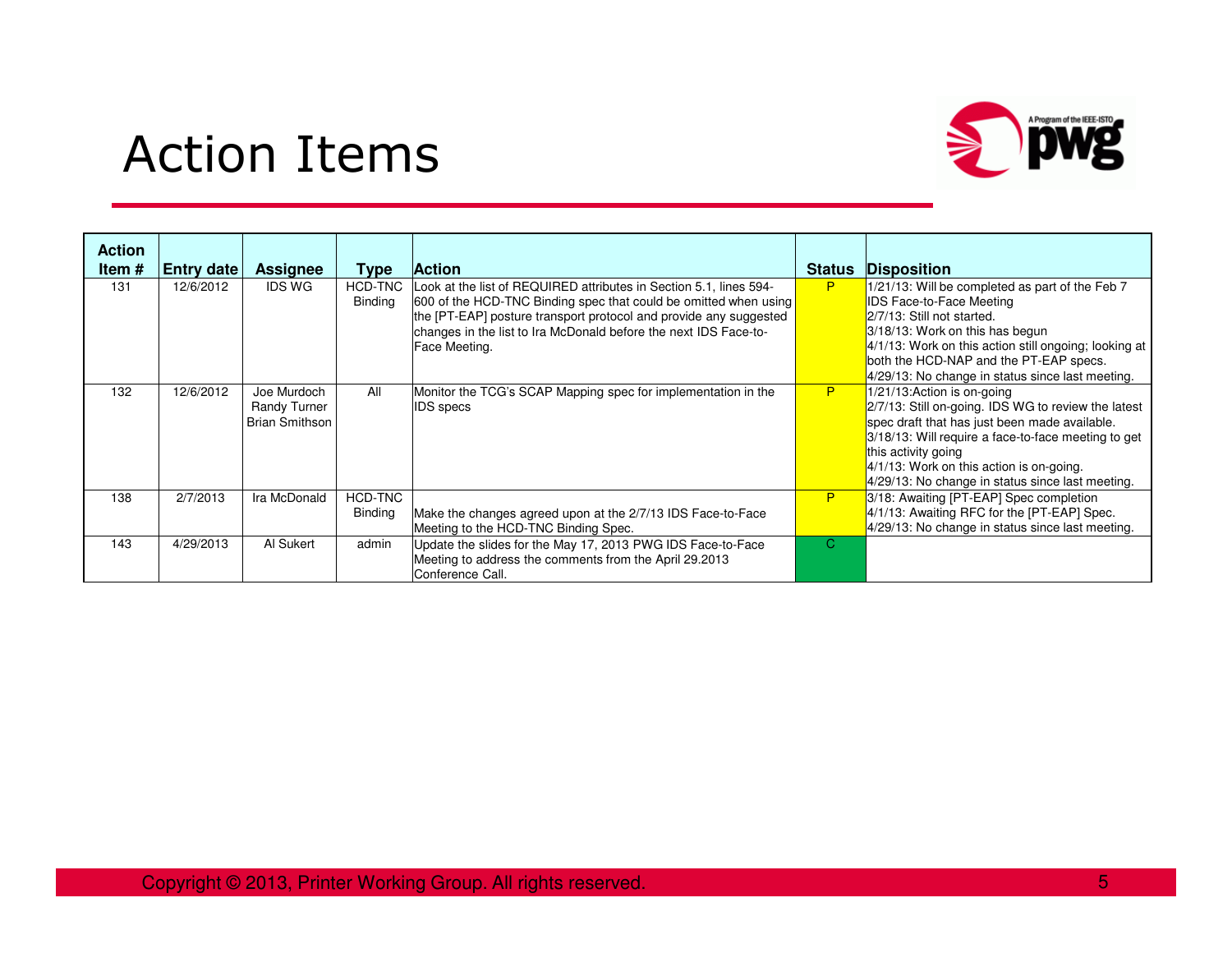## Current Documents



- $\bullet$  HCD-TNC Binding\* ftp://ftp.pwg.org/pub/pwg/ids/wd/wd-ids-tnc10-20130205.pdfftp://ftp.pwg.org/pub/pwg/ids/wd/wd-ids-tnc10-20130205-rev.pdf
- $\bullet$ IDS-Model

ftp://ftp.pwg.org/pub/pwg/ids/wd/wd-ids-model10-20120806-rev.pdf

- $\bullet$  IDS-IAA ftp://ftp.pwg.org/pub/pwg/ids/wd/wd-ids-iaa10-20111005-rev.pdf
- $\bullet$  IDS-Remediation (reactivated) ftp://ftp.pwg.org/pub/pwg/ids/wd/wd-ids-remediation10-20100930.pdf

\*Version reviewed at the Feb 2013 PWG IDS Face-to-Face Meeting with some minor editorial comments still pending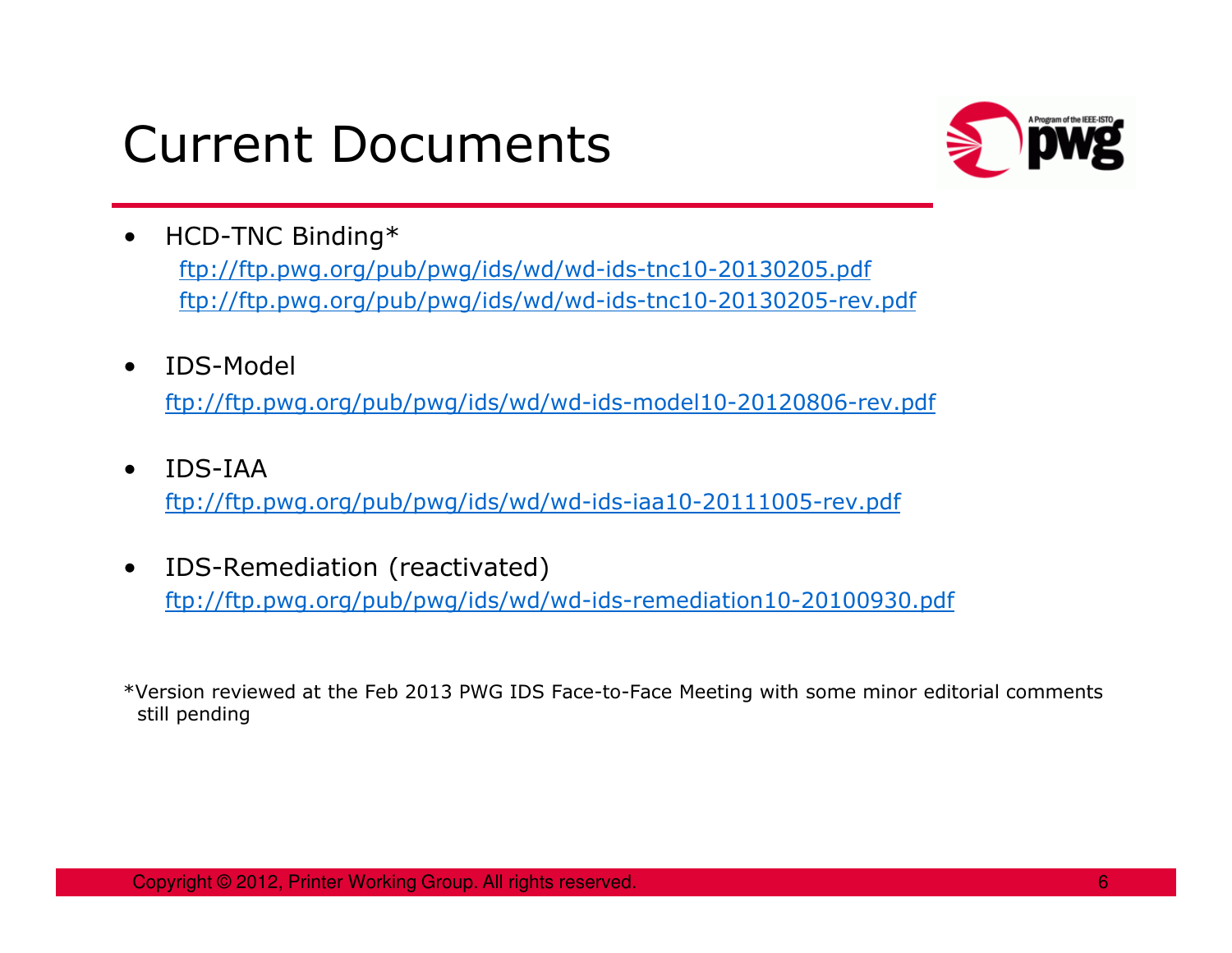#### TCG/IETF TNC/NEA Update



- Current status of the last three IETF NEA WG documents:<br>example: TETE Approved as Prepased Standard (March)
	- **IETF Approved as Proposed Standard (March)**<br>• Naw in REG Editor Queue requires IETE TEAL
	- Now in RFC Editor Queue requires IETF TEAP I-D (March 2013)
- TCG has a "fast track" arrangement with ISO so that these TNC<br>core specs could become ISO specs quickly core specs could become ISO specs quickly.
- • TNC is currently coordinating with XACML and OASIS for access policy statements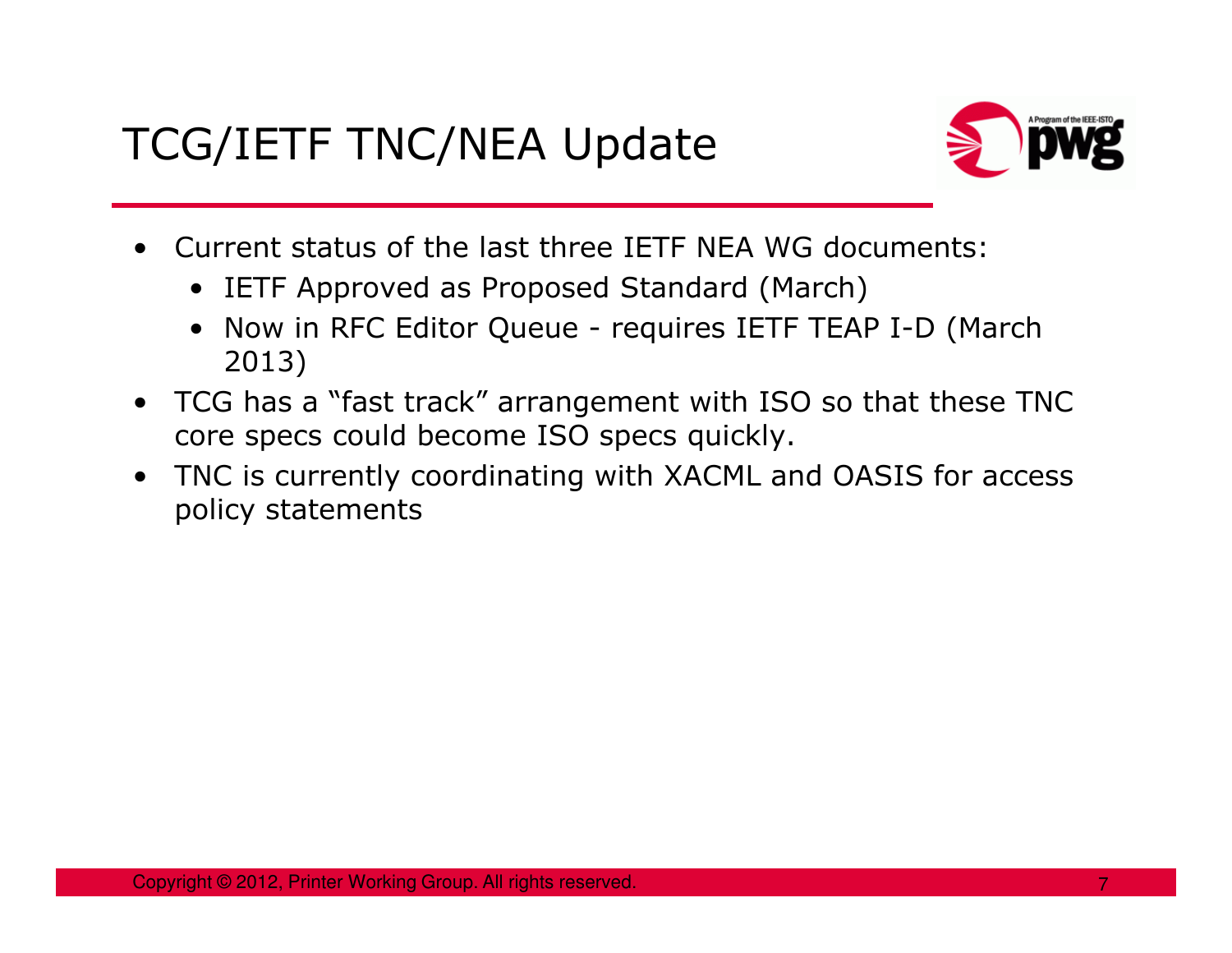## PWG Formal Vote Status



- HCD-Assessment-Attributes ftp://ftp.pwg.org/pub/pwg/candidates/cs-idsattributes10-20130401-5110.1.pdf
- $\bullet$  HCD-NAP Binding ftp://ftp.pwg.org/pub/pwg/candidates/cs-ids-napsoh10-201300401-5110.2.pdf
- •PWG-LOG

ftp://ftp.pwg.org/pub/pwg/candidates/cs-ids-log10-20130401-5110.3.pdf

| <b>Voting Summary</b>      |          |                       |            |  |  |  |  |
|----------------------------|----------|-----------------------|------------|--|--|--|--|
| <b>Spec</b>                | Log Spec | <b>HCD Attributes</b> | <b>NAP</b> |  |  |  |  |
| <b>Total Responses</b>     |          |                       |            |  |  |  |  |
| Yes                        |          |                       |            |  |  |  |  |
| <b>No</b>                  |          |                       |            |  |  |  |  |
| <b>Abstain</b>             |          |                       |            |  |  |  |  |
| Percentage Yes vs. Abstain | 85.71%   | 66.67%                | 66.67%     |  |  |  |  |
|                            |          |                       |            |  |  |  |  |

- $\bullet$ All three documents approved.
- $\bullet$ Voting Process approved by PWG Steering Committee
- • Documents have the following désignations:
	- •5110.1-2013 - HCD-Assessment-Attributes
	- 5110.2-2013 HCD NAP
	- 5110.3-2013 PWG-LOG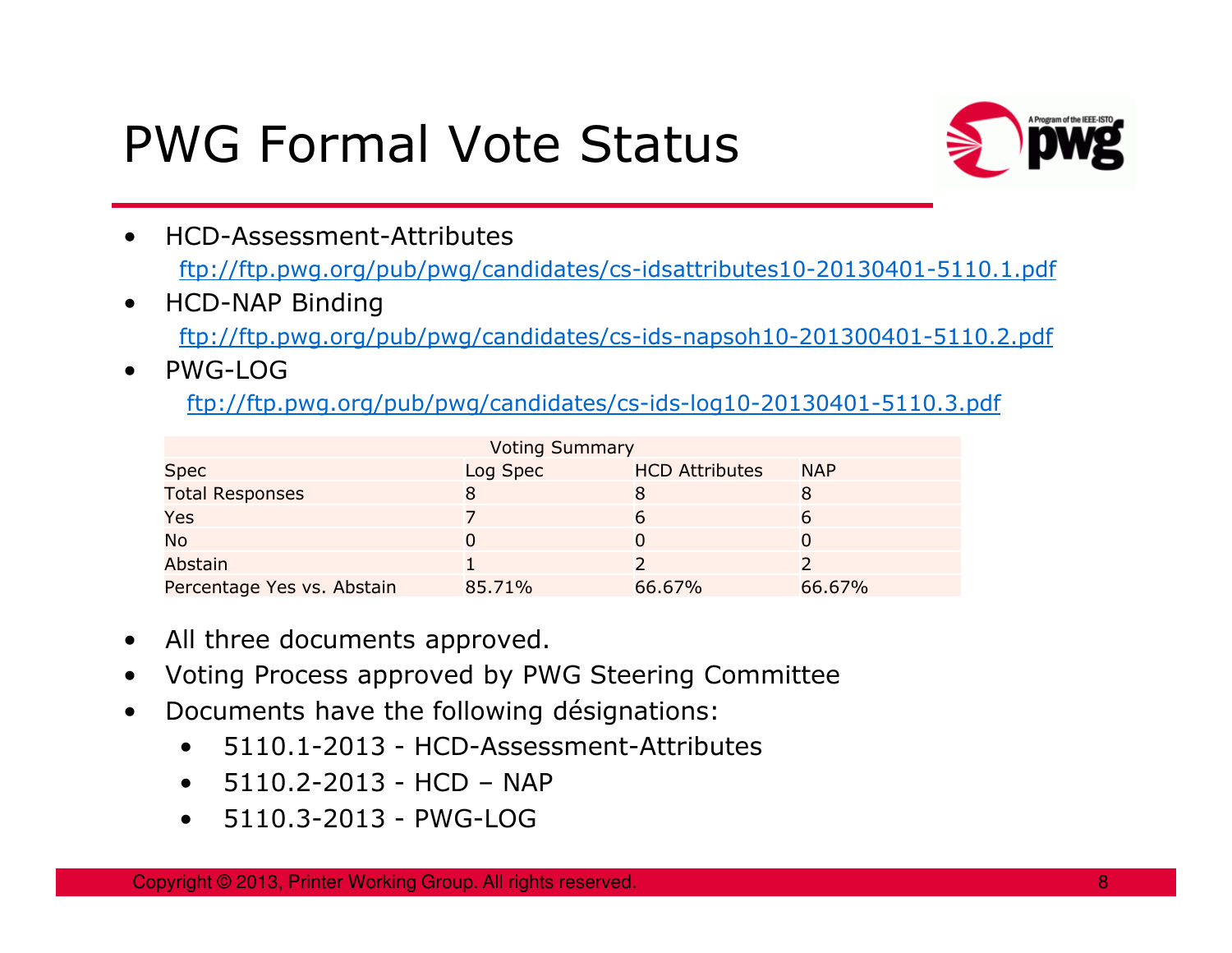### New MFP Protection Profile (PP) **Status**



- Technical Committee (TC) Charter 1.0 issued
	- Minor Charter Revision to be posted.<br>Note that  $\overline{P}$  and  $\overline{P}$  and  $\overline{P}$  and  $\overline{P}$  and  $\overline{P}$  and  $\overline{P}$  and  $\overline{P}$  and  $\overline{P}$  and  $\overline{P}$  and  $\overline{P}$  and  $\overline{P}$  and  $\overline{P}$  and  $\overline{P}$  and  $\overline$
- Draft MFP PP Version 0.5.7 issued in Mar 2013
	- Contains essentially "final" version of Software Problem Definition and Security Objectives
	- Forming basis for Software Functional and Assurance Requirements
- Software Problem Definition and preliminary<br>drafts of some Security Functional and Assur drafts of some Security Functional and Assurance Requirements reviewed at May 13th Face-to-Face Meeting (see next slide)
- Still have no official planned completion date for draft PP, but we would like to have draft SFRs by Sep 2013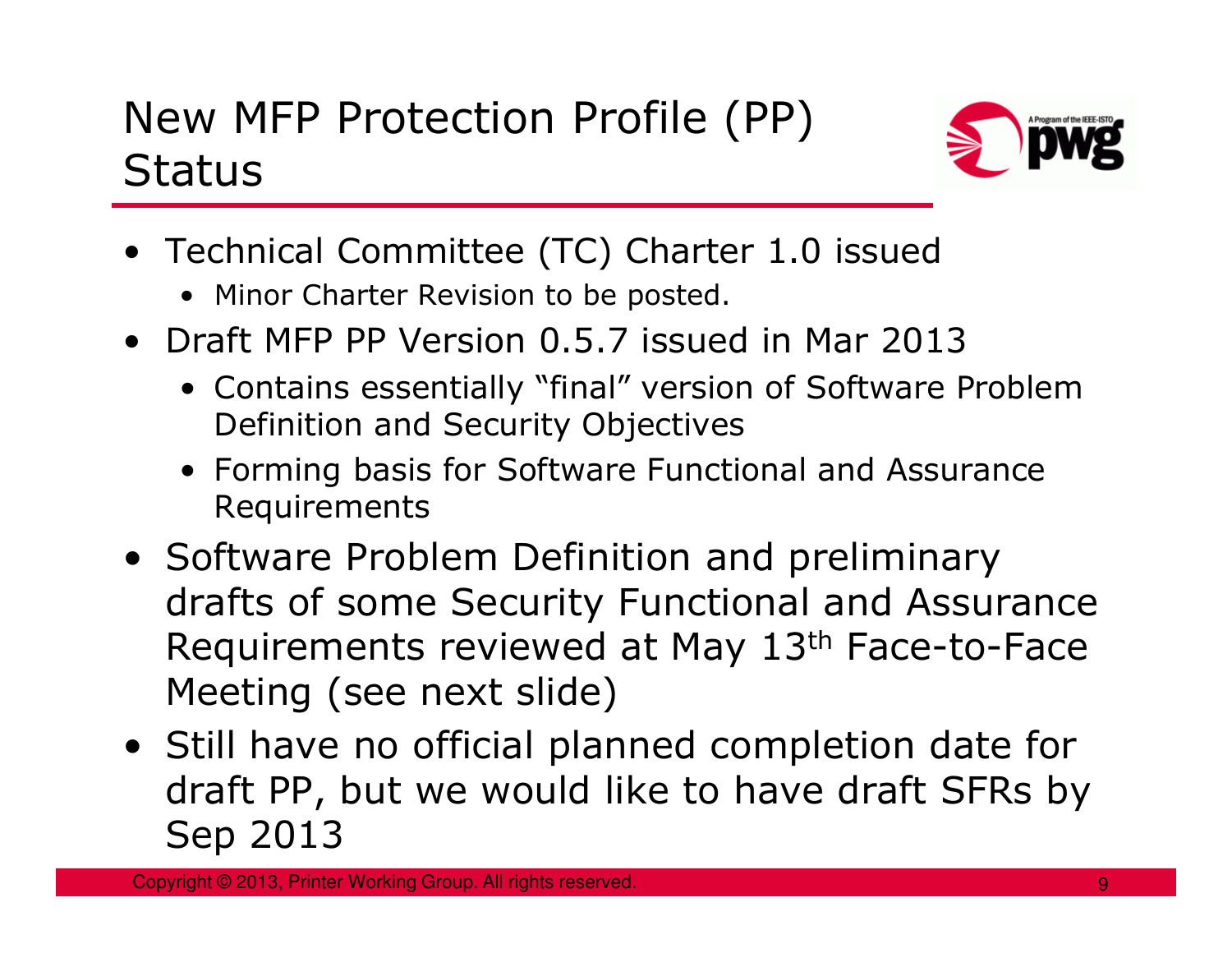### New MFP Protection Profile (PP) **Status**



May 13<sup>th</sup> Face-to-Face Meeting

- Software Problem Definition approved except we still need<br>to address three issues: to address three issues:
	- Hard Disk Drive Data Overwrite
	- Hard Disk Drive Data Protection when disk removed
	- Hard Disk Drive Data Protection for "decommissioning"
- Reviewed first draft of Security Functional Requirements (SFRs) text and associated Assurance Requirements for:
	- Audit Log
	- Protected Communications ("Trusted Channel" / "Trusted<br>Path") with the Device Path") with the Device
	- Access Control

Are many issues still remaining to be resolved

Key next steps will be defining all the functional and<br>assurance requirements and agreeing on the proper •assurance requirements and agreeing on the proper "level of granularity"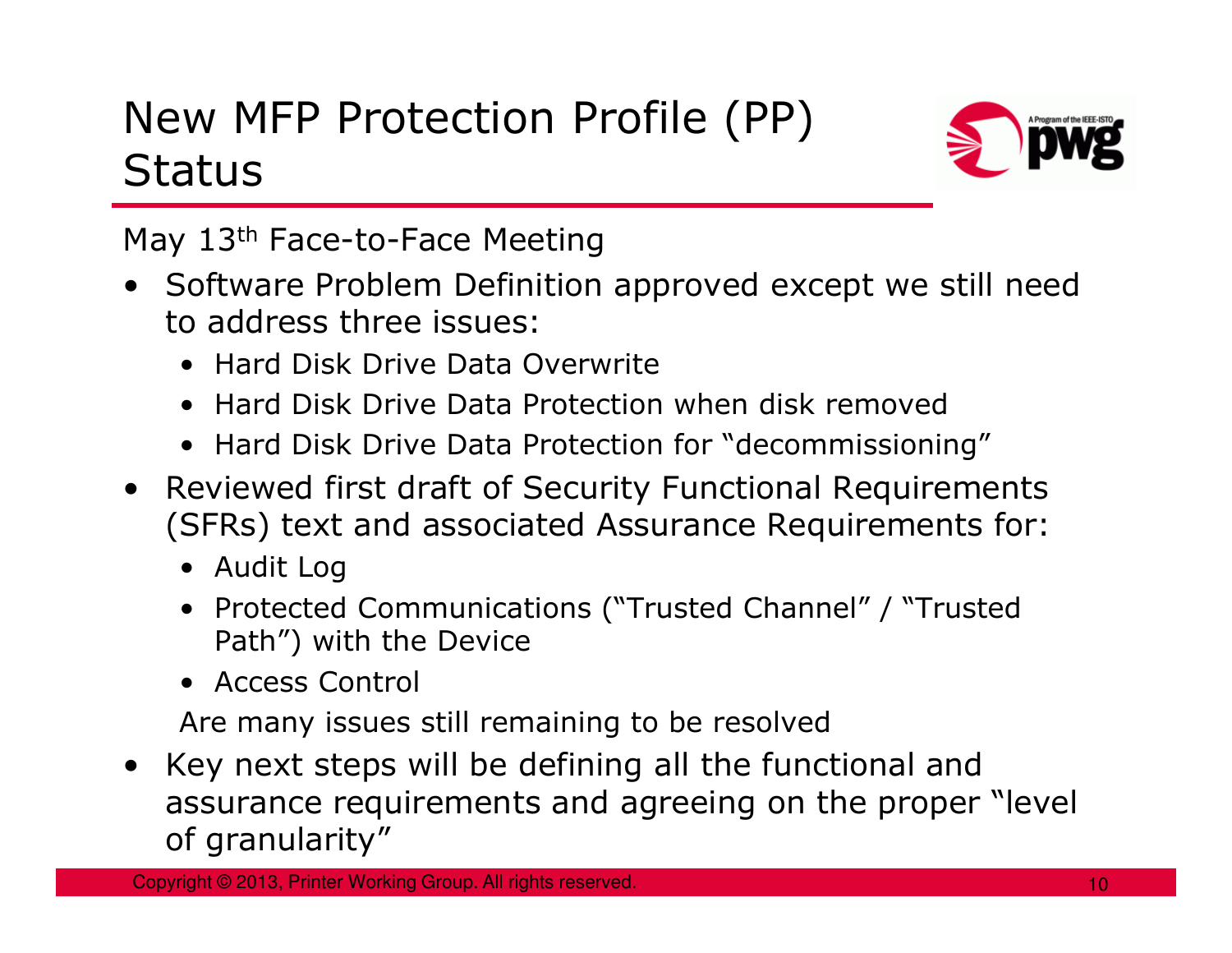

- $\bullet$  Resume Health Remediation specification
	- TCG TNC WG has expressed interest in health remediation
- $\bullet$  Monitor progress of MFP Technical Community on Protection Profile work
- Definition of core set of Policy Attributes  $\bullet$ 
	- Addition to IAA specification
	- $\bullet$ Harmonize with TCG TNC specifications
	- •Define access control values
- $\bullet$ IDS model specification
- •IDS health remediation